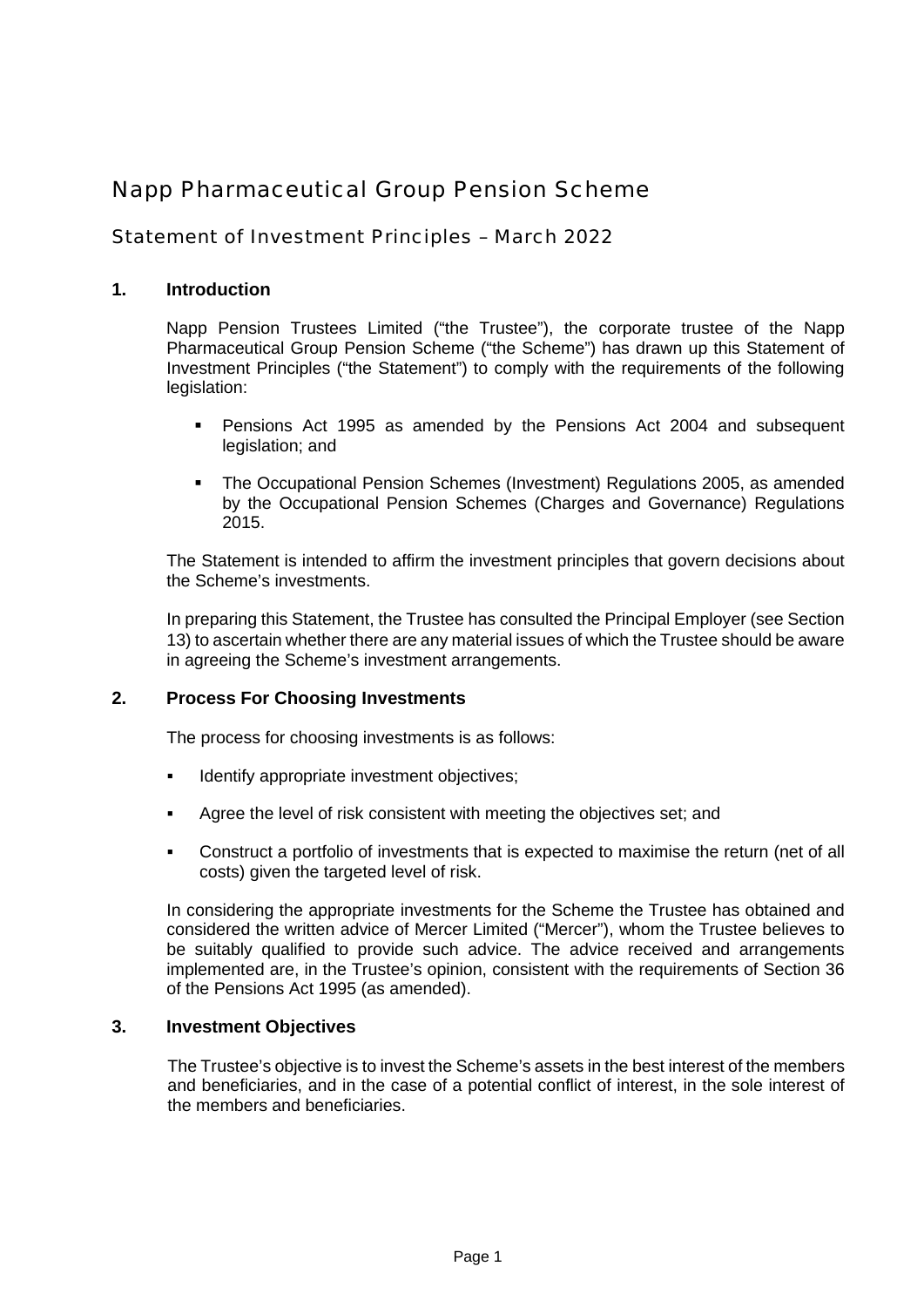To guide them in their strategic management of the assets and control of various risks to which the Scheme is exposed, the Trustee (in consultation with the Company) has adopted the following objectives:

- To make sure that obligations to the beneficiaries of the Scheme are met.
- To pay due regard to Napp Pharmaceutical Holdings Limited's interests in the size and incidence of the employer's contribution payments.

#### **4. Risk Management and Measurement**

There are various risks to which any pension scheme is exposed. The Trustee has considered the risks to which the Scheme is exposed, and has formulated the following policies on risk management:

- The primary risk upon which the Trustee focuses is that arising through a mismatch of interest rate and inflation sensitivity between the Scheme's assets and its liabilities. The Trustee has increased the allocation to bonds on a number of occasions since 2018, in order to increase the interest rate and inflation exposures of the assets and reduce the mismatch risk between the assets and liabilities. The Trustee has also appointed a specialist Liability Driven Investment ("LDI") manager, specifically to manage mismatching risk relating to interest rates and inflation.
- The Trustee recognises that whilst increasing risk increases potential returns over a long period, it also increases the risk of a shortfall in returns relative to that required to cover the Scheme's accruing liabilities as well as producing more short-term volatility in the Scheme's funding position. The Trustee has taken advice on the matter and (in light of the objectives noted previously) considered carefully the implications of adopting different levels of risk. In March 2021, following an improvement in the Scheme's funding level, the Trustee reduced the allocation to growth assets to reduce downside risk. The Trustee has also introduced a de-risking framework designed to gradually reduce growth asset risk further as the funding position improves.
- The Trustee recognises the risks that may arise from the lack of diversification of investments. Subject to managing the risk from a mismatch of assets and liabilities, the Trustee aims to ensure the asset allocation policy in place results in an adequately diversified portfolio. Due to the size of the Scheme's assets and recognising the need to diversify, investment exposure is obtained via pooled vehicles.
- There is the risk that active management could result in underperformance against the relevant benchmark. The Trustee recognises that such a risk exists and has taken the decision that the majority of the Scheme's assets should be managed passively.
- The documents governing the manager appointments include a number of quidelines which, among other things, are designed to ensure that only suitable investments are held by the Scheme. The investment managers are prevented from investing in asset classes outside their mandate without the Trustee's prior consent.
- Arrangements are in place to monitor the Scheme's investments to help the Trustee determine that nothing has occurred that would bring into question the continuing suitability of the current investments. To facilitate this, the Trustee meets regularly with the Scheme's investment managers and receives regular reports from the investment managers and Mercer.
- The safe custody of the Scheme's assets is delegated to professional custodians (via the use of pooled vehicles).
- The Trustee recognises that currency risk exists when investing in assets denominated in a foreign (non-sterling) currency due to foreign exchange rate fluctuations affecting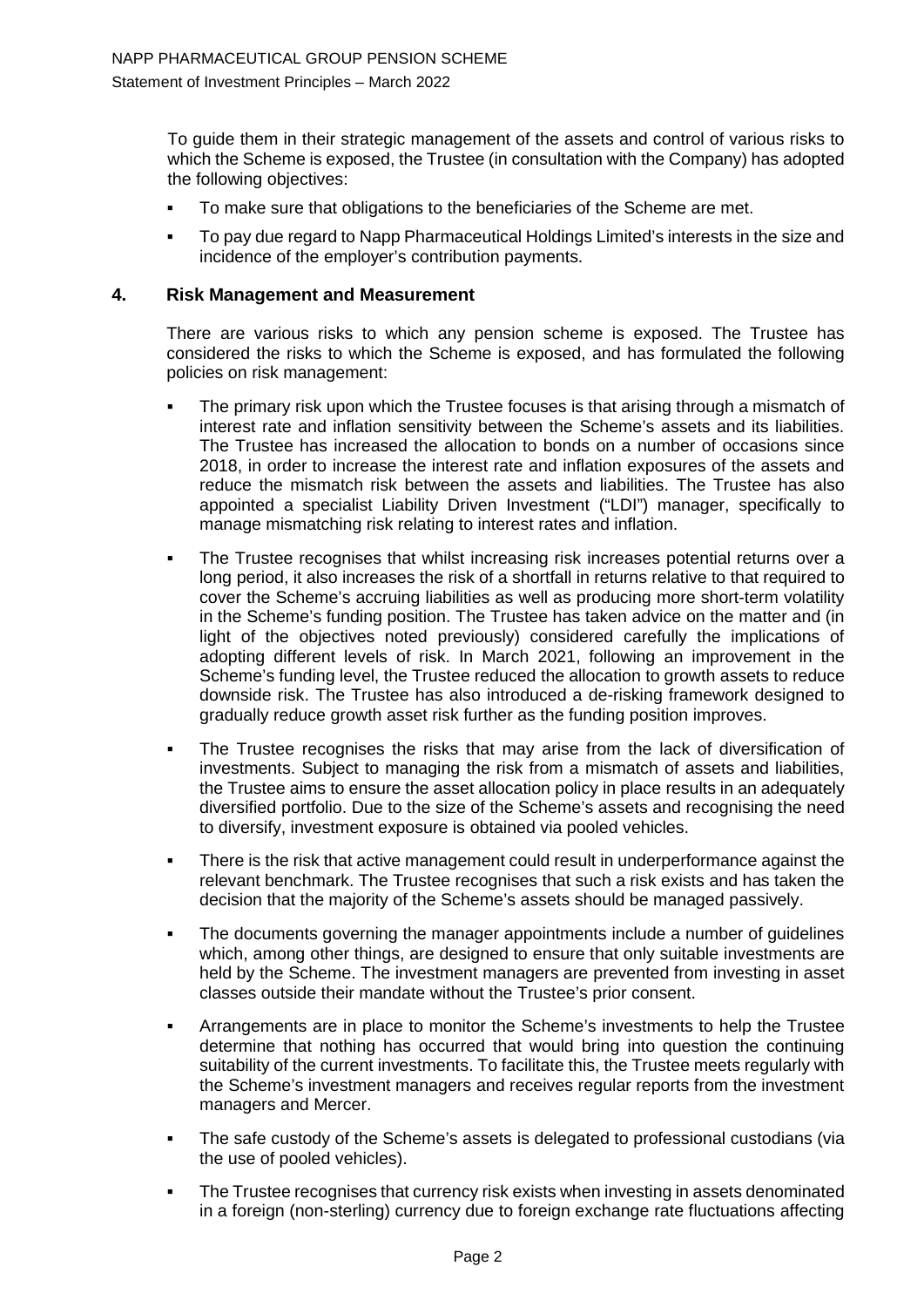the value of those assets when translated into the home currency (sterling). The Trustee has taken steps to mitigate this by introducing a degree of currency hedging within the overseas developed equity assets.

 The Trustee recognises that Environmental, Social and Governance ("ESG") issues, including climate change, may have substantive impacts on the global economy and subsequently investment returns as presented by different climate-related risk factors. The Trustee seeks to manage this risk by monitoring and reviewing that the fund managers the Scheme employs are suitably experienced to consider these risks in the services they provide to the Scheme.

Should there be a material change in the Scheme's circumstances, the Trustee will review whether and to what extent the investment arrangements should be altered; in particular, whether the current risk profile remains appropriate.

#### **5. Investment Strategy**

In March 2021, the Trustee agreed to de-risk the investment strategy by reducing the target allocation to growth assets from 40% to 35% and increasing the target allocation to bonds from 60% to 65%.

Taking into account their investment objectives, the Trustee has targeted the high level investment strategy detailed in the table below.

| <b>Asset Class</b>                           | <b>Target Allocation (%)</b> |
|----------------------------------------------|------------------------------|
| <b>Equities</b>                              | 24.1                         |
| Diversified Growth                           | 6.9                          |
| Property                                     | 4.0                          |
| <b>Total Growth</b>                          | 35.0                         |
| Fixed Income Portfolio                       | 22.5                         |
| <b>Liability Driven Investment Portfolio</b> | 42.5                         |
| <b>Total Matching</b>                        | 65.0                         |
| <b>Total Scheme</b>                          | 100.0                        |

The Trustee will consider the allocation of the assets from time-to-time and consider rebalancing towards the targets outlined above if there is a material deviation. There is currently a policy to not set a minimum allocation to growth assets (see Rebalancing and Cashflow Policy below) as the long term direction for the investment strategy is expected to involved further de-risking over time.

#### **Long-Term De-Risking Framework**

The Trustee has introduced a framework to gradually reduce investment risk as the funding position improves. The overall objective of the framework is to inform the timing of derisking switches to allow the Scheme to further 'lock-in' improvements in the funding position when this is ahead of the expected path. The de-risking triggers are set with reference to achieving a target funding level of 110% on the Long Term Funding Target ("LTFT") basis. This is considered a broad proxy for the potential cost of securing the benefits of the Scheme with an insurance company in the future. The framework, including the de-risking triggers, asset allocations and funding target will be reviewed periodically.

The target allocations and rebalancing ranges within the elements of the growth portfolio managed by BlackRock are set out on the next page.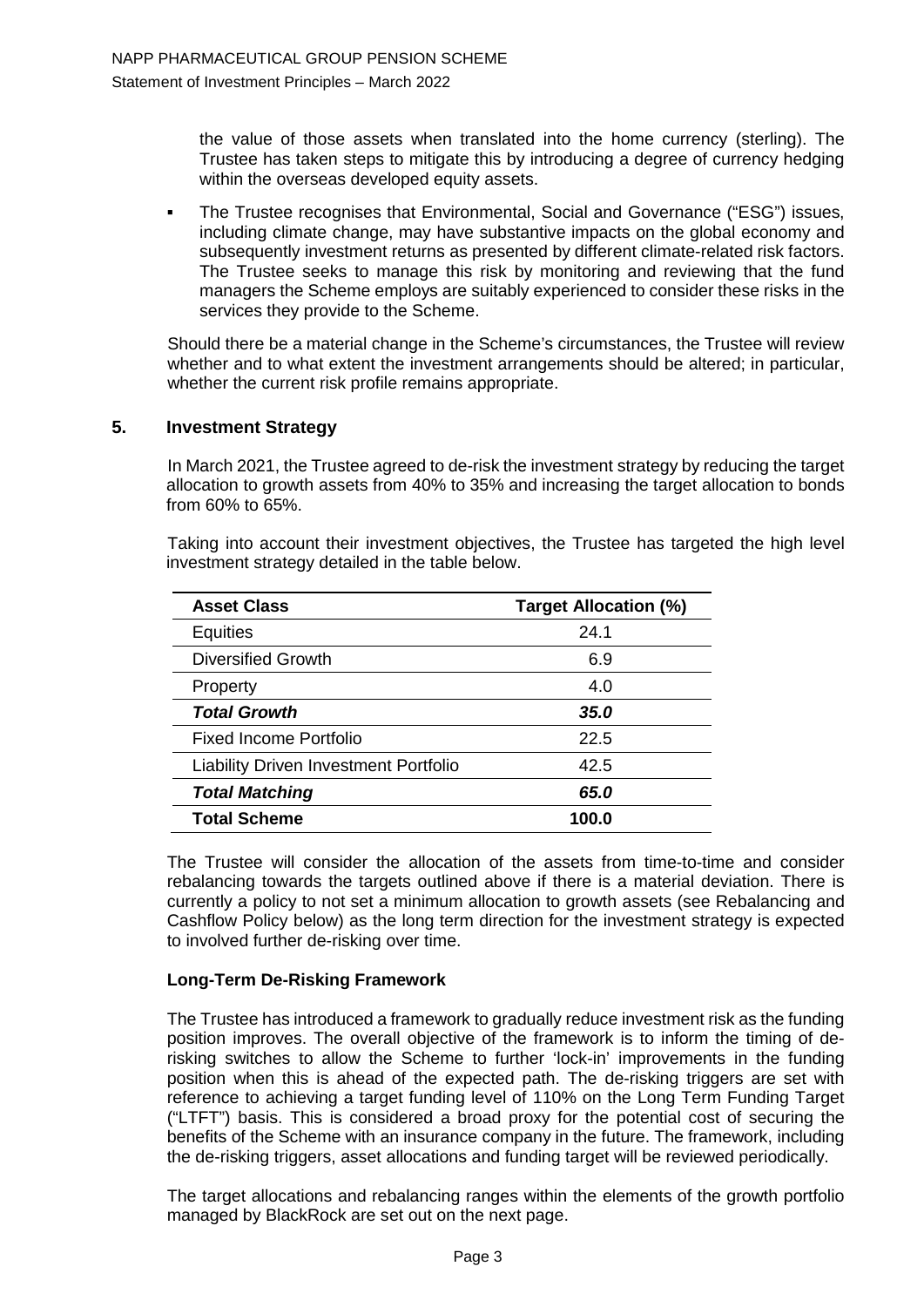|  |  | <b>BlackRock Portfolio - Growth Assets</b> |
|--|--|--------------------------------------------|
|--|--|--------------------------------------------|

| <b>Asset Class</b>                 | <b>Target Allocation (%)</b> | Range (%) |
|------------------------------------|------------------------------|-----------|
| UK Equity                          | 7.58                         | $+/- 2.0$ |
| US Equity                          | 11.86                        | $+/- 3.0$ |
| US (GBP hedged) Equity             | 11.86                        | $+/- 3.0$ |
| Europe (ex-UK) Equity              | 9.43                         | $+/- 2.0$ |
| Europe (ex-UK) (GBP hedged) Equity | 9.43                         | $+/- 2.0$ |
| Japan Equity                       | 4.67                         | $+/- 1.5$ |
| Japan (GBP hedged) Equity          | 4.67                         | $+/- 1.5$ |
| Pacific Rim Equity                 | 4.67                         | $+/- 1.5$ |
| Pacific Rim (GBP hedged) Equity    | 4.67                         | $+/- 1.5$ |
| <b>Emerging Market Equity</b>      | 8.94                         | $+/- 2.0$ |
| <b>Diversified Growth</b>          | 22.22                        | $+/- 2.0$ |
| Total                              | 100.00                       |           |

#### **BlackRock Portfolio – Fixed Income and Liability Driven Investment Portfolios**

BlackRock manages two further portfolios on behalf of the Scheme: the Fixed Income Portfolio and the Liability Driven Investment ("LDI") Portfolio.

The Fixed Income Portfolio comprises an investment in BlackRock's Aquila Life Over 15 Year Corporate Bond Index Fund only.

BlackRock is permitted to invest in a range of unlevered passive gilt funds and Liability Matching Funds ("LMFs") within the LDI Portfolio. The LMFs provide the flexibility to increase the Scheme's hedge ratio without increasing the proportion of assets invested in the LDI portfolio by using leverage. BlackRock will allocate to a combination of unlevered passive gilt funds and LMFs which best matches the liability profile of the Scheme and achieves the target hedging level of 85% of the value of liabilities in respect of interest rate risk and 90% in respect of long term inflation risk. The Trustee will review the hedging portfolio from time-to-time and the hedge ratios will increase as the Scheme de-risks.

The Trustee, having taken expert advice from Mercer, believes that the targeted asset mix is currently appropriate for meeting the objectives and controlling the risks outlined in Section 4.

The Trustee regularly reviews the continued appropriateness of the Scheme's investment strategy including consideration of asset classes other than those in which the Scheme already invests.

#### **Rebalancing and Cashflow Policy**

The Trustee has a policy of having no minimum allocation to the growth assets and no maximum allocation to the bonds (fixed income and LDI portfolios). This policy, agreed previously following consultation with the Company, reflects the fact that over time the Trustee intends to further de-risk the investment strategy by reducing the allocation to growth assets when it is deemed appropriate to do so.

BlackRock will automatically rebalance assets within the growth portfolio that they manage, should the assets fall outside of the ranges set out in the table above. However, no automatic rebalancing is carried out between the growth assets and matching portfolio.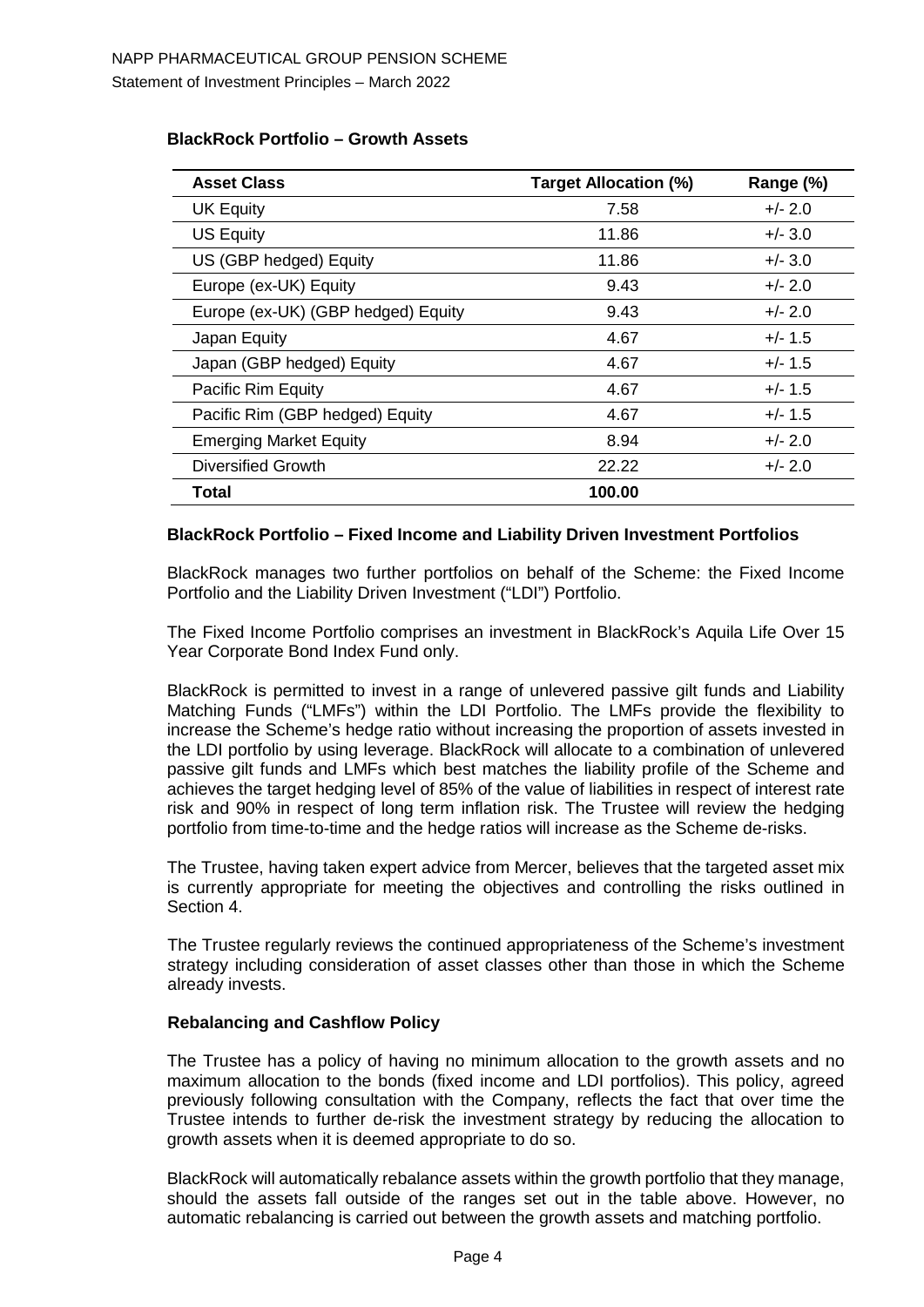The Trustee will review the asset mix at each quarterly meeting and will consider taking action to bring the Scheme back in line with the target allocations. Additionally, target allocations will be taken into account when processing investments or disinvestments that are required to meet cashflows.

## **6. Day-to-Day Management of the Assets**

The Trustee delegates the day to day management of the Scheme's assets to two investment managers. The Trustee regularly reviews the continuing suitability of the Scheme's investments, including the appointed managers, the strategic asset allocation and the balance between active and passive management, which may be adjusted from time to time.

All of the Scheme's equity and bond assets are passively managed by BlackRock, the diversified growth mandate is actively managed by BlackRock and the property mandate is actively managed by Lothbury Investment Management ("Lothbury"). The Scheme's assets are managed to the following benchmarks:

| <b>Asset Class</b>                         | Weight (%) | <b>Benchmark</b>                                                                        |
|--------------------------------------------|------------|-----------------------------------------------------------------------------------------|
| <b>Total Growth</b>                        | 35.0       | $\blacksquare$                                                                          |
| <b>Total Equities</b>                      | 24.1       | $\blacksquare$                                                                          |
| <b>UK Equity</b>                           | 2.3        | FTSE All-Share Index                                                                    |
| Overseas Developed Equity*                 | 9.5        | <b>Weighted Composite</b>                                                               |
| <b>US Equity</b>                           | 3.7        | FTSE AW USA Index                                                                       |
| Europe (ex-UK) Equity                      | 2.9        | FTSE AW Dev Europe (ex-UK) Index                                                        |
| Japan Equity                               | 1.4        | FTSE AW Japan Index                                                                     |
| Pacific Rim Equity                         | 1.4        | FTSE AW Dev Asia Pac (ex- Japan) Index                                                  |
| Overseas Developed Equity (GBP<br>hedged)* | 9.5        | Weighted Composite (95% GBP hedged)                                                     |
| US (GBP hedged) Equity                     | 3.7        | FTSE AW USA 95% GBP Hedged Index                                                        |
| Europe (ex-UK) (GBP hedged)<br>Equity      | 2.9        | FTSE AW Dev Europe (ex-UK) 95% GBP<br><b>Hedged Index</b>                               |
| Japan (GBP hedged) Equity                  | 1.4        | FTSE AW Japan 95% GBP Hedged Index                                                      |
| Pacific Rim (GBP hedged)<br>Equity         | 1.4        | FTSE AW Dev Asia Pacific (ex-Japan) 95%<br><b>GBP Hedged Index</b>                      |
| <b>Emerging Market Equity</b>              | 2.8        | <b>MSCI Global Emerging Markets index</b>                                               |
| <b>Diversified Growth</b>                  | 6.9        | 3 Month SONIA + 3% p.a.                                                                 |
| Property                                   | 4.0        | <b>IPD Monthly Property Index</b>                                                       |
| <b>Total Bonds/LDI</b>                     | 65.0       |                                                                                         |
| <b>UK Index-Linked Gilts</b>               |            | FTSE A Over 25 Years Index-Linked Gilts Index                                           |
| <b>UK Fixed Interest Gilts</b>             | 42.5       | FTSE A Over 15 Year Gilts Index                                                         |
| <b>Liability Matching Funds</b>            |            | Change in value of the gilt or index-linked gilt<br>allowing for the impact of leverage |
| <b>UK Corporate Bonds</b>                  | 22.5       | <b>iBoxx £ Non-Gilts over 15 Year Index</b>                                             |
| Total                                      | 100.0      | $\blacksquare$                                                                          |

\*Figures for the constituents of the overseas equities may not sum due to rounding of the allocations in the above table to one decimal place.

All investments are held in units of pooled funds operated by BlackRock and Lothbury.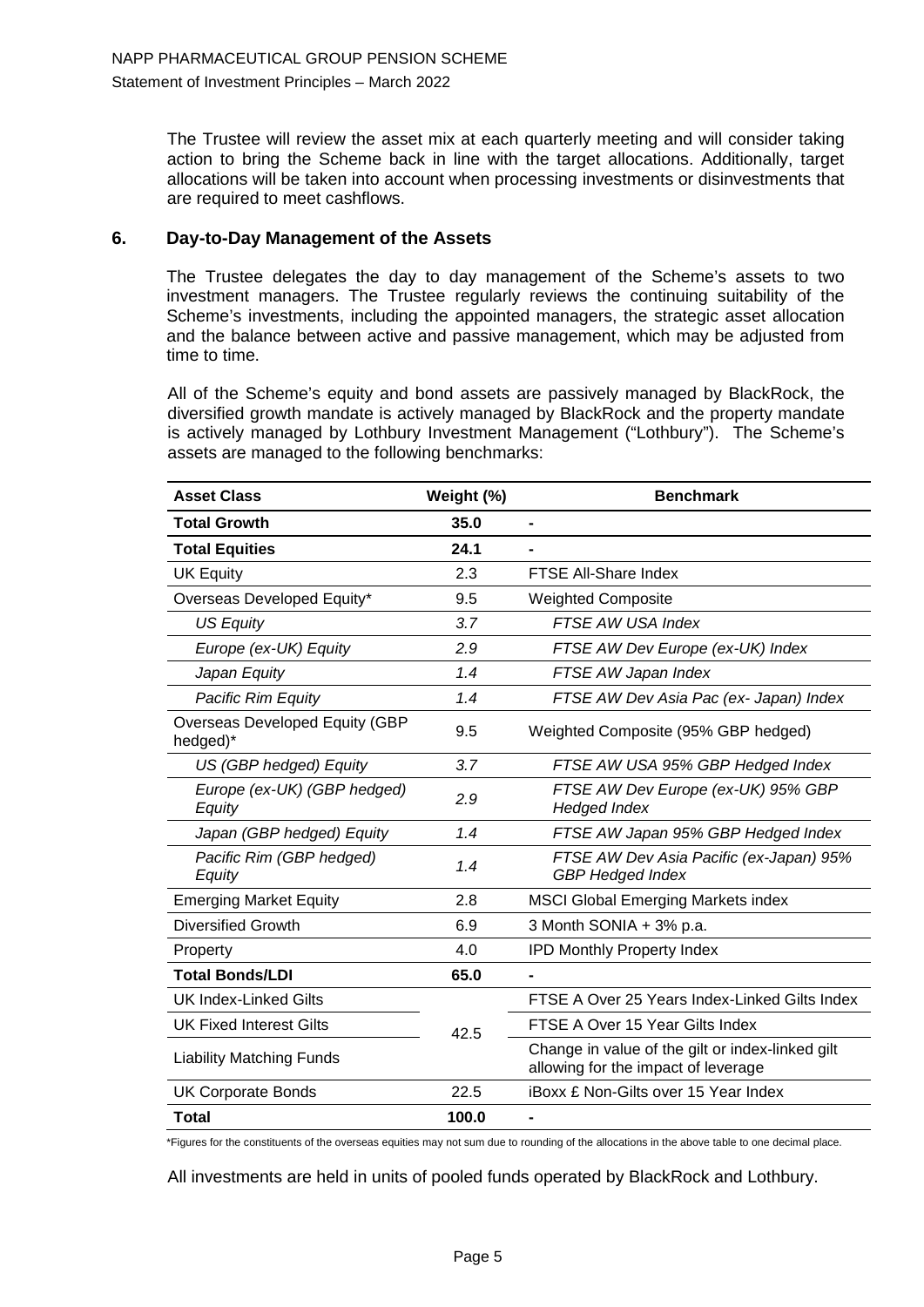# **7. Expected Return**

The Trustee expects the Scheme's assets to generate returns, over the long term, above that which would have been achieved had no investment risk been taken within the portfolio i.e. invested solely in a portfolio of long dated Government debt. It is recognised that over the short term performance may deviate significantly from the long term target.

#### **8. Responsible Investment and Corporate Governance**

The Trustee believes that environmental, social, and corporate governance (ESG) factors may have a material impact on investment risk and return outcomes, and that good stewardship can create and preserve value for companies and markets as a whole. The Trustee also recognises that long-term sustainability issues, particularly climate change, present risks and opportunities that increasingly require explicit consideration.

The Trustee has given appointed investment managers full discretion in evaluating ESG factors, including climate change considerations, and exercising voting rights and stewardship obligations attached to the investments, in accordance with their own corporate governance policies and current best practice, including the UK Corporate Governance Code and UK Stewardship Code.

The Trustee will monitor how ESG, climate change and stewardship is integrated within investment processes. The Trustee will consider the investment consultant's assessment of how each investment manager embeds ESG into its investment process and how the manager's responsible investment philosophy aligns with the Trustee's responsible investment policy. This includes the investment managers' policies on voting and engagement. The Trustee will use this assessment in decisions around selection, retention and realisation of manager appointments. Monitoring is undertaken on a regular basis and is documented.

The Trustee can review the decisions made by their managers, including voting history (in respect of equities) and engagement activity, and can challenge such decisions to try to ensure the best long term performance over the medium to long term.

The Trustee is supportive of the UK Stewardship Code published by the Financial Reporting Council in July 2010 and updated in 2020, and encourages the Scheme's equity manager to comply with the UK Stewardship Code. The managers are expected to report on their adherence to the UK Stewardship Code on an annual basis.

Member views are not currently taken into account in the selection, retention and realisation of investments.

The Trustee has not set any investment restrictions on the appointed investment managers in relation to particular products or activities, but may consider this in future.

#### **9. Investment Manager Appointment, Engagement and Monitoring**

#### **Aligning manager appointments with investment strategy**

The investment managers are appointed by the Trustee based on their capabilities and, therefore, their perceived likelihood of achieving the expected return and risk characteristics required for the asset class being selected for.

The Trustee looks to its investment consultant for their forward looking assessment of a manager's ability to outperform over a full market cycle. This view will be based on the consultant's assessment of the manager's idea generation, portfolio construction,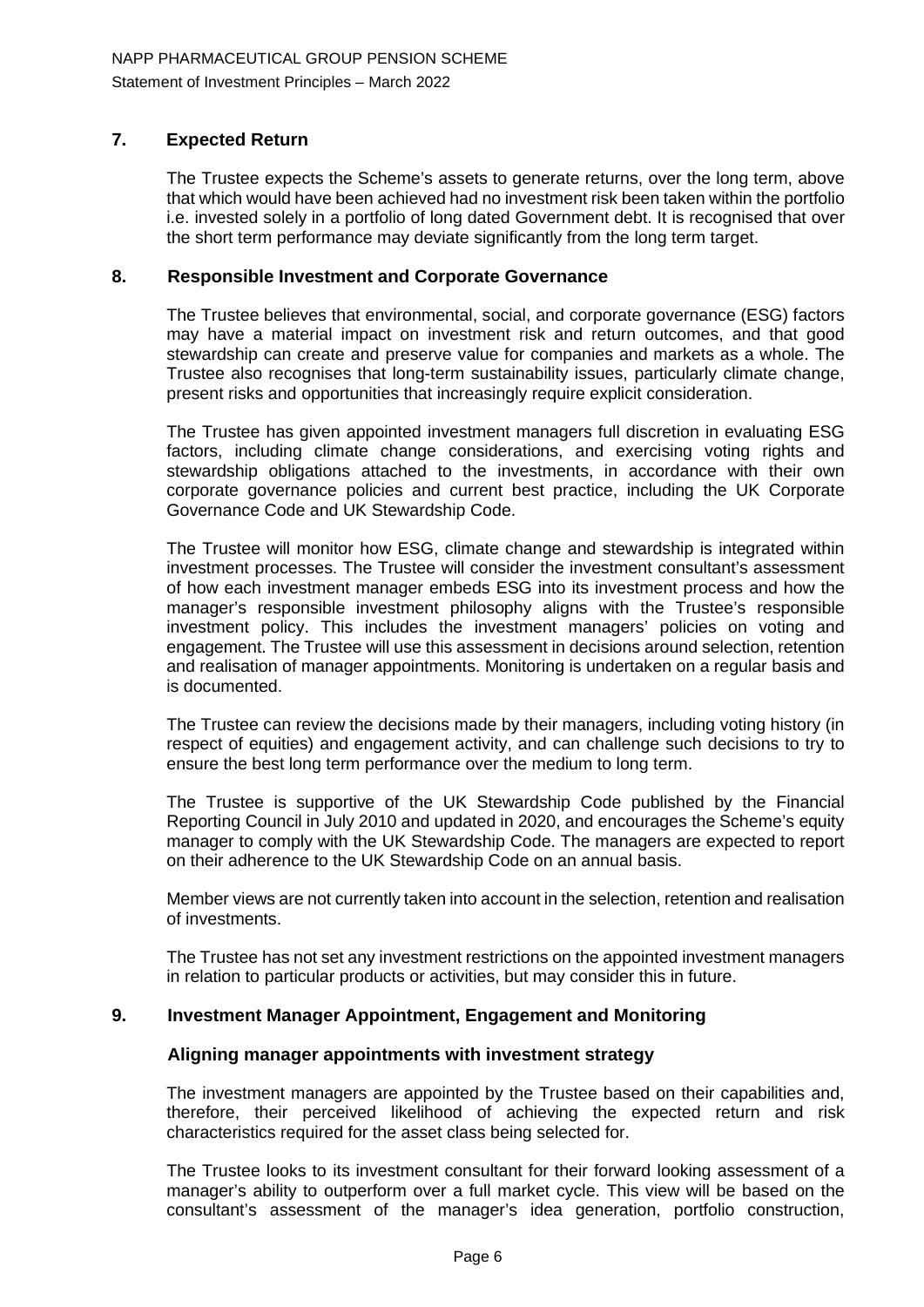implementation and business management. The Trustee utilises the consultant's manager research ratings in decisions around selection, retention and realisation of manager appointments.

If the investment objective for a particular manager's fund changes, the Trustee will review the fund appointment to ensure it remains appropriate and consistent with the Trustee's wider investment objectives.

Two mandates of the Scheme are actively managed and the managers are incentivised through remuneration and performance targets (an appointment will be reviewed following periods of sustained underperformance). The Trustee will review the appropriateness of using actively managed funds (on an asset class basis) as part of the wider monitoring of the Scheme's managers.

As the Scheme's investments are made through pooled investment vehicles, the Trustee accepts that it has no ability to specify the risk profile and return targets of the manager, but appropriate mandates can be selected to align with the overall investment strategy.

The investment managers are aware that their continued appointment is based on their success in delivering the mandate for which they have been appointed to manage. If the Trustee is dissatisfied, then it will look to replace the manager.

#### **Evaluating investment manager performance**

The Trustee receives investment manager performance reports on a quarterly basis, which present performance information over 3 months, 1 year, 3 years and since inception. The Trustee reviews the absolute performance and relative performance against a suitable index used as the benchmark, on a net of fees basis. The Trustee's focus is primarily on long term performance but short term performance is also reviewed.

If a manager is not meeting performance objectives, or their investment objectives for the mandate have changed, the Trustee will review the fund appointment to ensure it remains appropriate and consistent with the Trustee's wider investment objectives, and may ask the manager to review their fees. The Trustee can also terminate an appointment if required.

## **Portfolio turnover costs**

The Trustee receives MiFID II reporting from their investment managers and investment consultant (where applicable) but does not currently analyse such information.

The Trustee does not currently monitor portfolio turnover costs but may look to do this as part of an annual governance review.

#### **Manager Turnover**

The Trustee is a long term investor and is not looking to change the investment arrangements on a frequent basis. For all funds invested in by the Scheme (which are open-ended vehicles), there is no set duration for the manager appointments. The Trustee will retain an investment manager unless:

- There is a strategic change to the overall strategy that no longer requires exposure to that asset class or manager;
- The manager appointment has been reviewed and the Trustee has decided to terminate.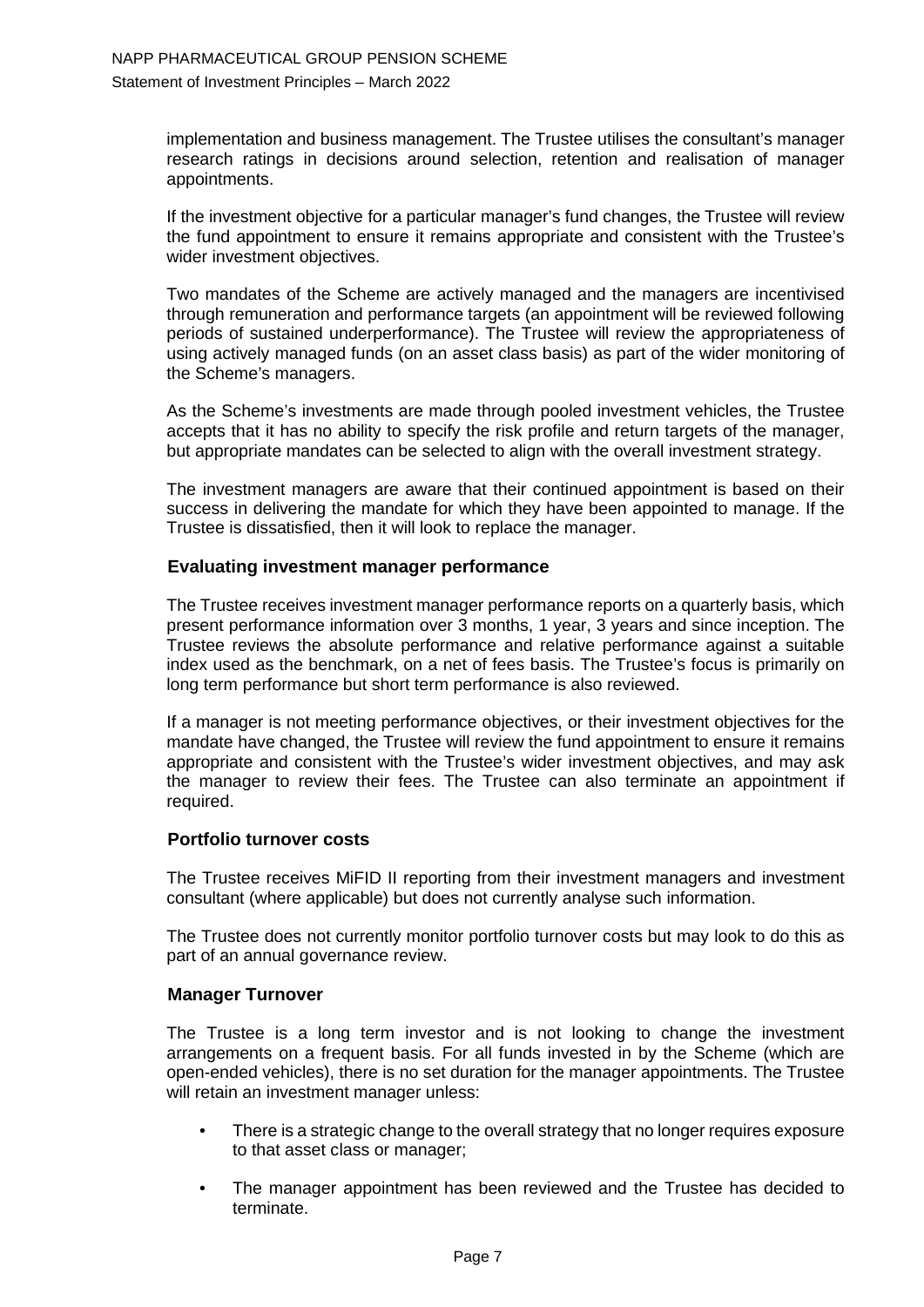# **Additional Assets**

Additional Voluntary Contributions (AVCs) are separately invested on a money purchase basis with Equitable Life Assurance Society ("Equitable Life") and Prudential (who offer a range of funds in which members can invest their AVCs). Prudential was appointed in 2001 as a replacement AVC provider to Equitable Life and all new AVC contributions will be invested with Prudential. Certain assets remain invested with Equitable Life. Copies of the Agreements with Equitable Life and Prudential are available for inspection at Cambridge Science Park.

The following six funds are made available to AVC members:

- BlackRock Aquila Global Equity Index Fund (40:60)
- BlackRock Aquila World (Ex-UK) Equity Index Fund
- Prudential UK Equity Passive Fund
- Prudential Index-Linked Passive Fund
- BlackRock Aquila Corporate Bonds All Stocks Index Fund
- BlackRock Ascent Sterling Government Liquidity Fund

In addition, further to this decision, the following changes were agreed in respect of the AVC assets:

- New AVC contributors will only be allowed to invest in the six funds mentioned above.
- No Lifestyle option will be offered within the AVC offering for new members.
- Existing AVC contributors will be able to continue to contribute to the range of AVC funds previously offered before the introduction of the new fund range.
- The exception to this is the Cash and Deposit funds previously offered which are to be closed as part of the agreed changes with all existing monies in the Cash and Deposit funds to be transferred to the BlackRock Ascent Sterling Government Liquidity Fund.
- Existing contributors will also be able to use the newly introduced funds listed above for new AVC contributions and transfer their existing funds to them if they wish to do so.

A relatively low balance of Scheme assets is also held in deposit and current bank accounts to facilitate benefit payments.

#### **10. Realisation of the Assets**

The Trustee has delegated the responsibility for buying and selling investments to the investment managers who have undertaken not to exceed the Trustee's investment powers as set out in the trust deed.

As noted, the day-to-day activities which the investment managers carry out for the Trustee are governed by the Agreement between the Trustee and the investment managers, which is reviewed from time to time to ensure that the operating instructions, guidelines and restrictions remain appropriate.